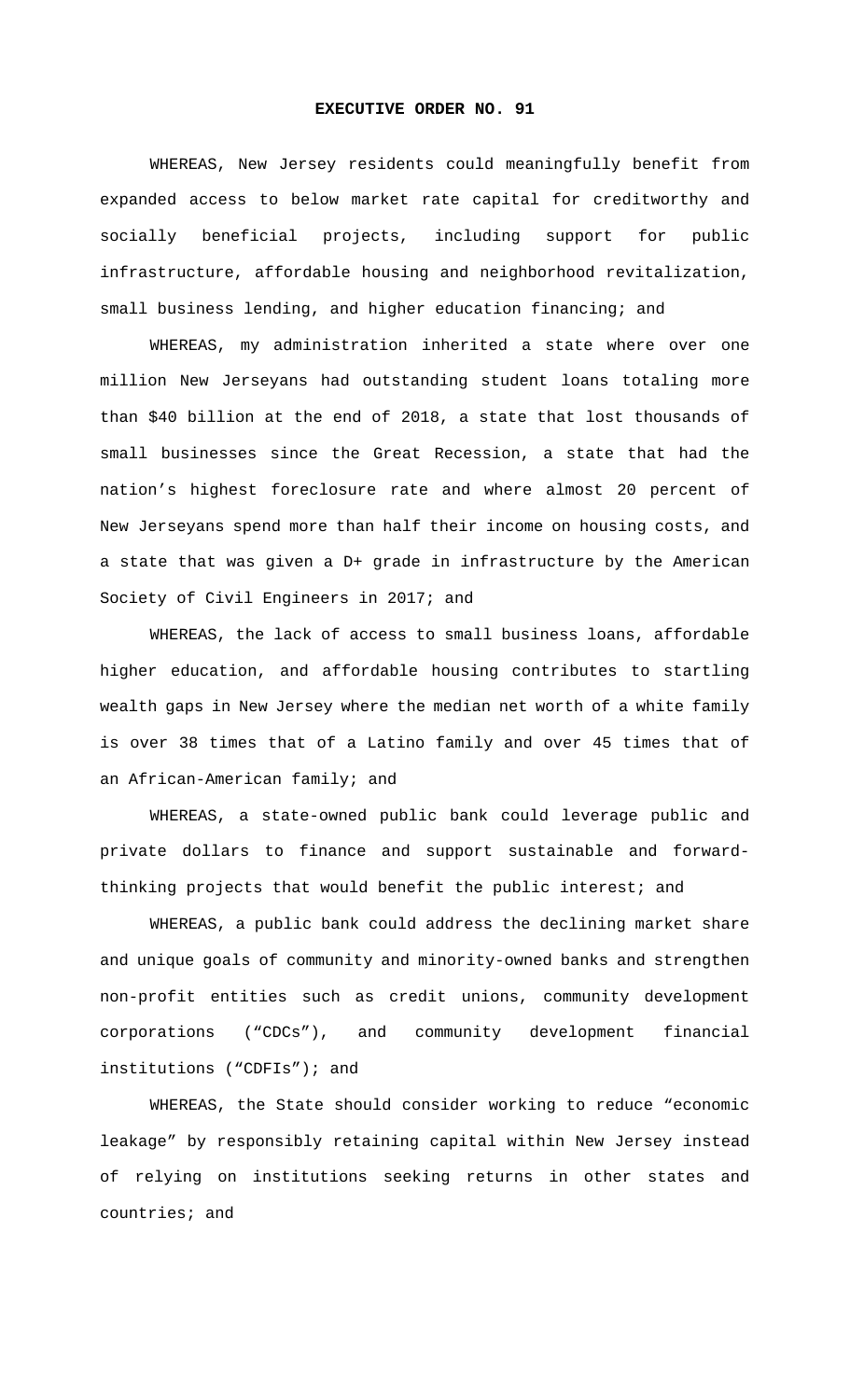WHEREAS, the State has dozens of authorities and commissions, which may be coordinated better so that they can more adequately fulfill residents' needs for access to capital; and

WHEREAS, public banking remains a powerful model for public accountability and democratic control of a government's financial resources;

NOW, THEREFORE, I, PHILIP D. MURPHY, Governor of the State of New Jersey, by virtue of the authority vested in me by the Constitution and by the Statutes of this State, do hereby ORDER and DIRECT:

1. There is hereby established a Public Bank Implementation Board, hereinafter referred to as "The Board."

2. The Board will be responsible for planning the development of a public bank for New Jersey.

3. The Board shall consist of at least 14 members and shall be chaired by the Commissioner of Banking and Insurance. The Board will also include the Chief Counsel to the Governor, the Chief Policy Advisor to the Governor, the Senior Advisor for Diversity and Urban Affairs to the Governor, the Deputy Chief of Staff for Economic Growth, the Deputy Chief of Staff for Outreach, the State Treasurer, and the Chairpersons of the Boards of the Economic Development Authority, the Higher Education Student Assistance Authority, and the Housing and Mortgage Finance Agency. The Governor shall appoint at least four public members to the Board, who shall serve at the pleasure of the Governor. All public members of the Board shall serve without compensation.

4. The Board shall organize as soon as practicable after the appointment of its members and shall meet within thirty days from the effective date of this Order.

5. The Board is authorized to call upon any department, office, division, or agency of this State to supply it with data and

2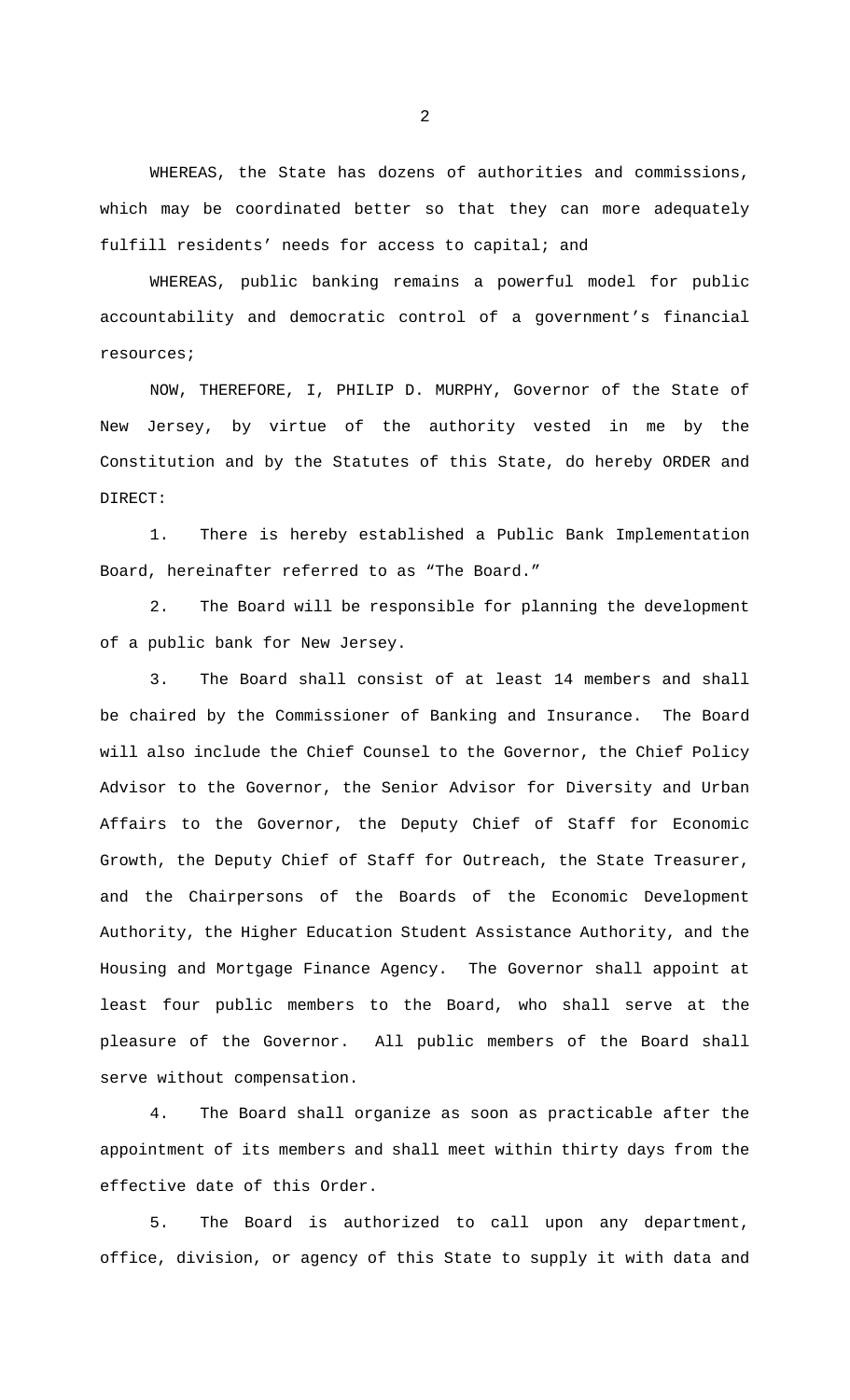any other information, personnel, or other assistance available to such agency as the Board determines to be necessary to discharge its duties under this Order. Each Executive Branch department, office, division, or agency of this State is hereby required, to the extent not inconsistent with law and consistent with budgetary constraints, to cooperate fully with the Board and to furnish the Board with such assistance on as timely a basis as is necessary to accomplish the purposes of this Order.

6. The objectives of the Board shall include, but not be limited to, the following:

a. To assess capital needs for New Jersey's small businesses, students, and local infrastructure and affordable housing projects;

b. To conduct at least three public meetings to better understand how the State can reduce communities and residents' unmet capital needs, with a special emphasis on supporting low-income and minority populations;

c. To support and enhance the coordination and services of state authorities, including but not limited to the Economic Development Authority, the Higher Education Student Assistance Authority, the Housing and Mortgage Finance Agency, and the New Jersey Infrastructure Bank;

d. To identify how a public bank can strengthen the capacity of local financial institutions and non-profit entities, including community and minority-owned banks, credit unions, CDCs, and CDFIs;

e. To develop a business plan for a public bank that determines its capitalization needs and outlines a governance and operation structure; and

f. To consult with experts or other knowledgeable individuals in the field of public banking.

3